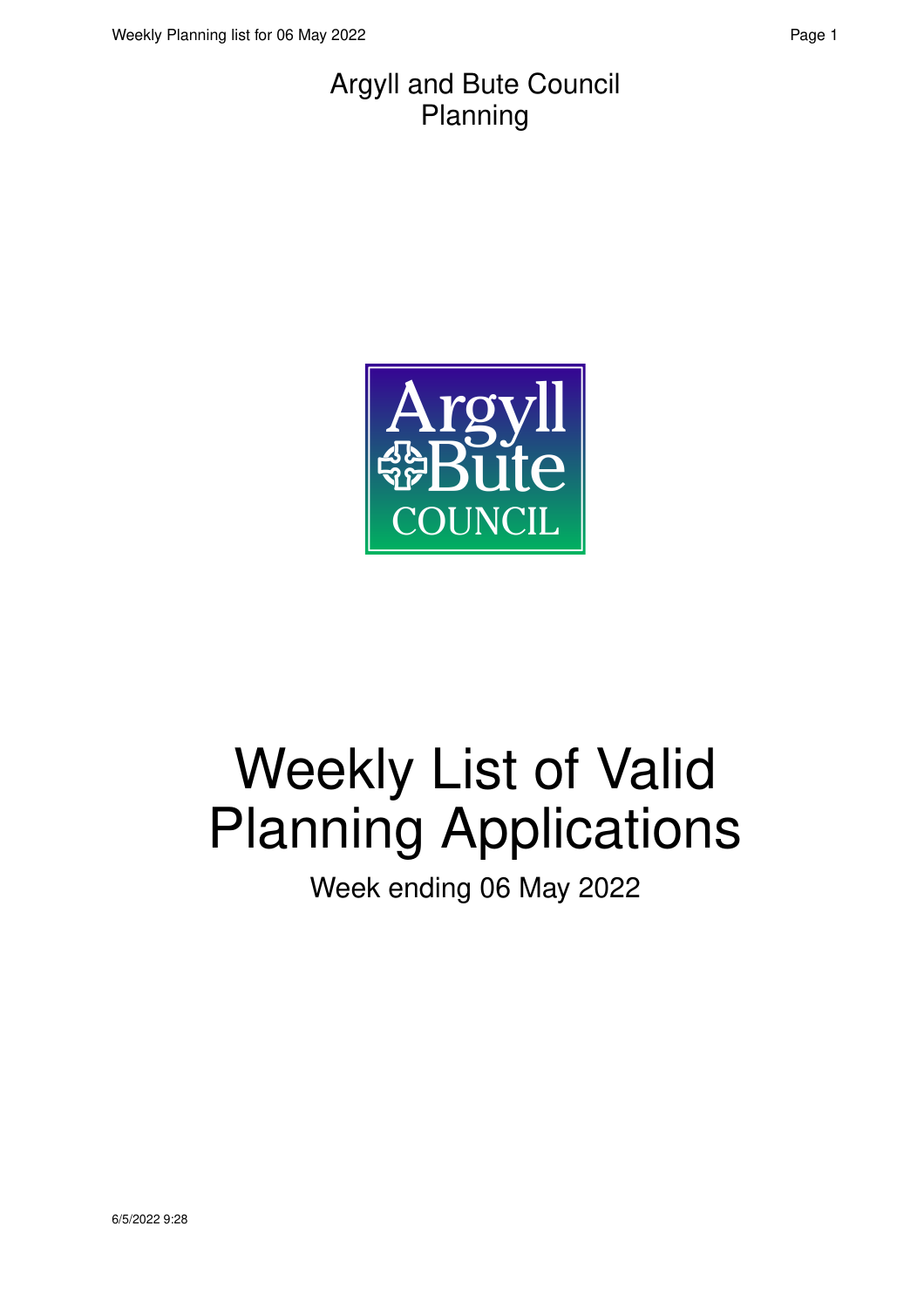### **Bute and Cowal**

| Reference:                                                      | 22/00572/PP                                                                                                                     | Officer:<br>Telephone: | Karen Malloy<br>01546 605518                                                                                                |  |
|-----------------------------------------------------------------|---------------------------------------------------------------------------------------------------------------------------------|------------------------|-----------------------------------------------------------------------------------------------------------------------------|--|
| <b>Ward Details:</b>                                            | 06 - Cowal                                                                                                                      |                        |                                                                                                                             |  |
| <b>Community Council:</b>                                       | <b>Strachur Community Council</b>                                                                                               |                        |                                                                                                                             |  |
| Proposal:                                                       | Erection of extension                                                                                                           |                        |                                                                                                                             |  |
| Location:                                                       | Earra Gael, Clachan Road, Strachur, Cairndow, Argyll And                                                                        |                        |                                                                                                                             |  |
|                                                                 | Bute, PA27 8DG                                                                                                                  |                        |                                                                                                                             |  |
| <b>Applicant:</b>                                               | Mr Steven McLaughlin                                                                                                            |                        |                                                                                                                             |  |
|                                                                 | Earra Gael, High Clachan, Strachur, Cairndow, United King-                                                                      |                        |                                                                                                                             |  |
|                                                                 | dom, PA27 8DG                                                                                                                   |                        |                                                                                                                             |  |
| Agent:                                                          | Jack Thomson                                                                                                                    |                        |                                                                                                                             |  |
|                                                                 | Park Cottage, Balmoral Road, Rattray, Blairgowrie, United                                                                       |                        |                                                                                                                             |  |
|                                                                 | Kingdom, PH10 7HY                                                                                                               |                        |                                                                                                                             |  |
| <b>Development Type:</b>                                        | N01 - Householder developments                                                                                                  |                        |                                                                                                                             |  |
| <b>Grid Ref:</b>                                                | 209749 - 701300                                                                                                                 |                        |                                                                                                                             |  |
|                                                                 |                                                                                                                                 |                        |                                                                                                                             |  |
| Reference:<br><b>Ward Details:</b><br><b>Community Council:</b> | 22/00902/NMA<br>06 - Cowal<br><b>Strachur Community Council</b>                                                                 | Officer:<br>Telephone: | <b>Steven Gove</b><br>01546 605518                                                                                          |  |
| Proposal:                                                       | treatment plant and formation of access) - amended system<br>used for drainage layout and addition of solar panels              |                        | Non Material Amendment to Planning Permission 21/02394/PP<br>-(Erection of dwellinghouse and garage, installation of sewage |  |
| Location:                                                       | Plot 2 Land South West Of Allt Darach, Strathlachlan, Argyll<br>And Bute                                                        |                        |                                                                                                                             |  |
| <b>Applicant:</b>                                               | Mr Jim Scott<br>10 Brunel Way, Havant, Hampshire, PO9 3NZ                                                                       |                        |                                                                                                                             |  |
| Agent:<br><b>Development Type:</b>                              | HebHomes Ltd<br>1.07 McLellan Works, 274 Sauchiehall Street, Glasgow, G2<br>3EH<br>NMA 6W - NMA - Non-Householder (6 wk target) |                        |                                                                                                                             |  |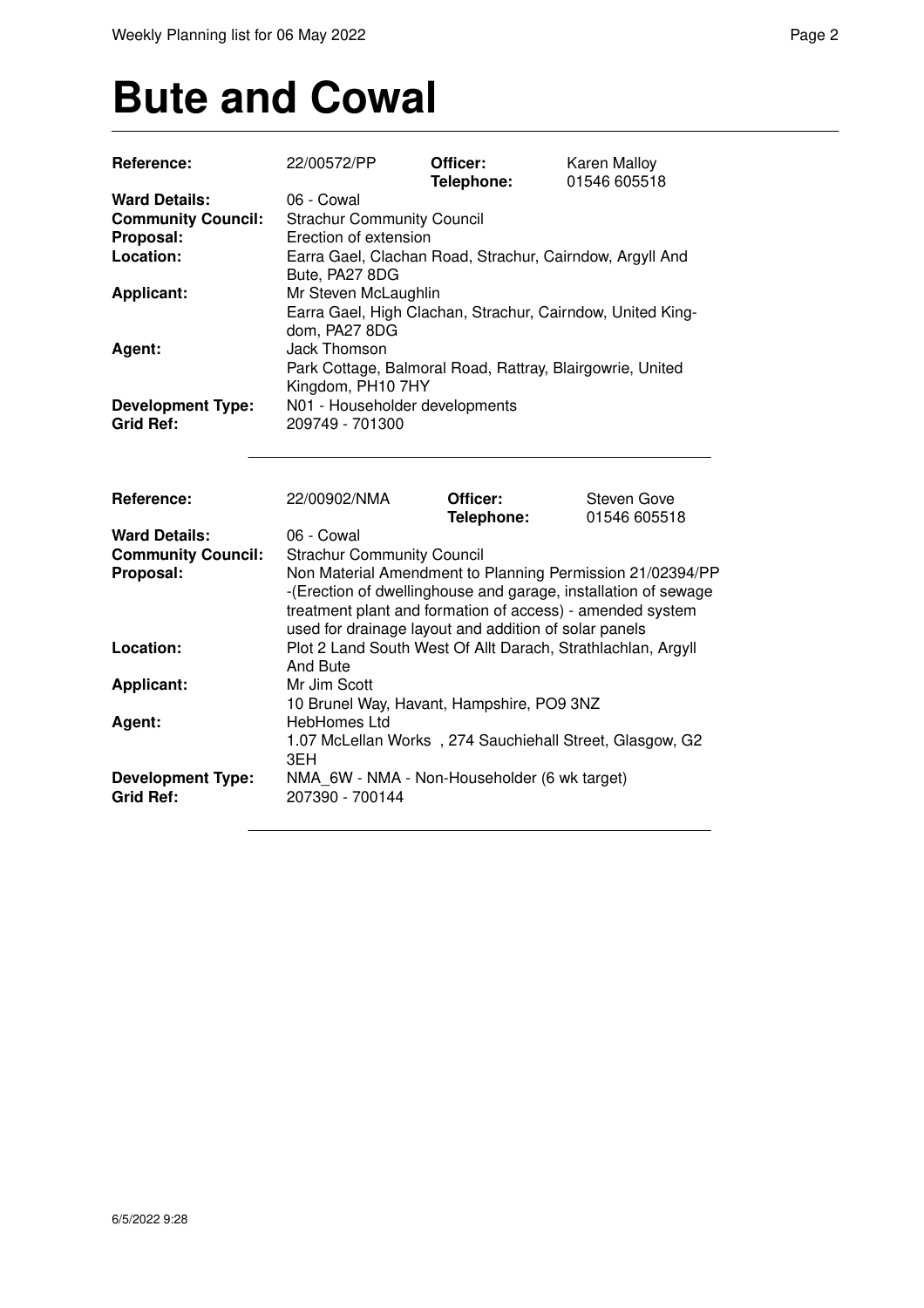Weekly Planning list for 06 May 2022 **Page 3** Page 3

| Reference:                                   | 22/00903/NMA                                                                                                                                                                                              | Officer:<br>Telephone: | Steven Gove<br>01546 605518 |
|----------------------------------------------|-----------------------------------------------------------------------------------------------------------------------------------------------------------------------------------------------------------|------------------------|-----------------------------|
| <b>Ward Details:</b>                         | 06 - Cowal                                                                                                                                                                                                |                        |                             |
| <b>Community Council:</b>                    | <b>Strachur Community Council</b>                                                                                                                                                                         |                        |                             |
| Proposal:                                    | Non Material Amendment to Planning Permission 21/02376/PP<br>-(Erection of dwellinghouse, installation of sewage treatment<br>plant and formation of access) - amended system used for<br>drainage layout |                        |                             |
| Location:                                    | Plot 1 East Of Springburn House, Strathlachlan, Argyll And<br><b>Bute</b>                                                                                                                                 |                        |                             |
| <b>Applicant:</b>                            | Mr Alan Boyter<br>Glaschoine House, Cairndow, Argyll And Bute, PA26 8BN                                                                                                                                   |                        |                             |
| Agent:                                       | <b>HebHomes Ltd</b>                                                                                                                                                                                       |                        |                             |
|                                              | 1.07 McLellan Works, 274 Sauchiehall Street, Glasgow, G2<br>3EH                                                                                                                                           |                        |                             |
| <b>Development Type:</b><br><b>Grid Ref:</b> | NMA 6W - NMA - Non-Householder (6 wk target)<br>207331 - 700114                                                                                                                                           |                        |                             |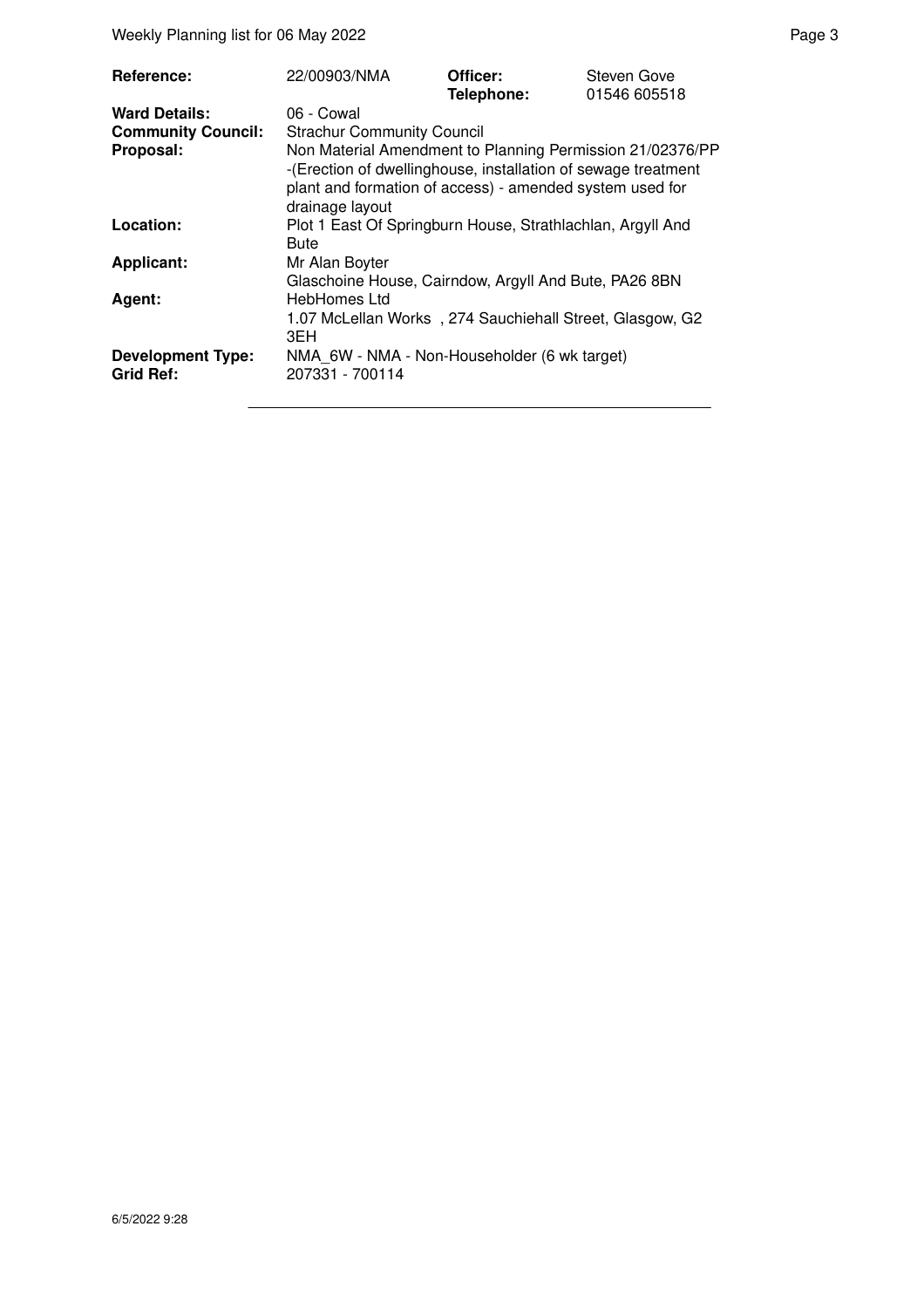#### **Helensburgh and Lomond**

| Reference:                                   | 22/00640/PP                                                                                                                                                                                                                                    | Officer:<br>Telephone: | <b>Karen Malloy</b><br>01546 605518 |  |  |
|----------------------------------------------|------------------------------------------------------------------------------------------------------------------------------------------------------------------------------------------------------------------------------------------------|------------------------|-------------------------------------|--|--|
| <b>Ward Details:</b>                         | 10 - Helensburgh Central                                                                                                                                                                                                                       |                        |                                     |  |  |
| <b>Community Council:</b>                    | <b>Helensburgh Community Council</b>                                                                                                                                                                                                           |                        |                                     |  |  |
| Proposal:                                    | Erection of single storey rear extension, conversion of garage<br>to form additional living accommodation and erection of first<br>floor extension over garage, erection of front porch, formation<br>of dormer window and erection of decking |                        |                                     |  |  |
| Location:                                    | 12 Edward Drive, Helensburgh, Argyll And Bute, G84 9QP                                                                                                                                                                                         |                        |                                     |  |  |
| <b>Applicant:</b>                            | Mrs Mairi Tamata                                                                                                                                                                                                                               |                        |                                     |  |  |
|                                              | 12 Edward Drive, Helensburgh, Argyll And Bute, G84 9QP                                                                                                                                                                                         |                        |                                     |  |  |
| Agent:                                       | lain Cameron                                                                                                                                                                                                                                   |                        |                                     |  |  |
|                                              | 02 40B Clouston Street, Glasgow, G20 8QX                                                                                                                                                                                                       |                        |                                     |  |  |
| <b>Development Type:</b><br><b>Grid Ref:</b> | N01 - Householder developments<br>229268 - 683429                                                                                                                                                                                              |                        |                                     |  |  |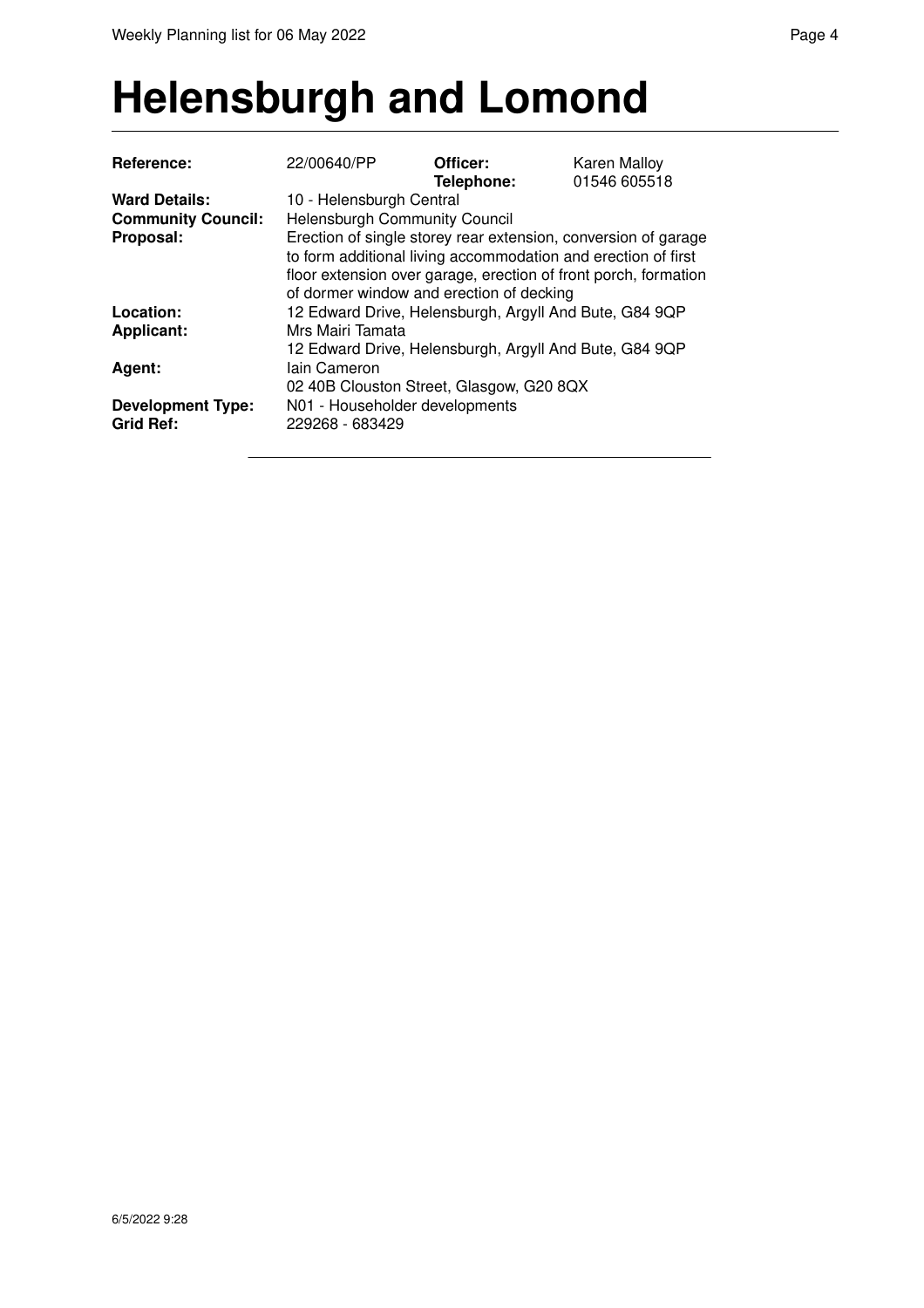#### **Oban, Lorn and the Isles**

| Reference:                                                     | 22/00568/PPP                                                                                                                                                                                                              | Officer:<br>Telephone: | Allocated To Area Office<br>01546 605518                                                                       |  |
|----------------------------------------------------------------|---------------------------------------------------------------------------------------------------------------------------------------------------------------------------------------------------------------------------|------------------------|----------------------------------------------------------------------------------------------------------------|--|
| <b>Ward Details:</b><br><b>Community Council:</b><br>Proposal: | 04 - Oban South And The Isles<br><b>Oban Community Council</b><br>Renewal of planning permission in principle 19/00463/PPP<br>(Site for the erection of dwellinghouse)                                                    |                        |                                                                                                                |  |
| Location:                                                      | <b>Bute</b>                                                                                                                                                                                                               |                        | Land North Of Horse Shoe Cottage, Kerrera, Oban, Argyll And                                                    |  |
| <b>Applicant:</b>                                              | Ms Anna Davidson<br>Horse Shoe Bay, Kerrera, PA34 4SX                                                                                                                                                                     |                        |                                                                                                                |  |
| Agent:                                                         | N/A<br>null                                                                                                                                                                                                               |                        |                                                                                                                |  |
| <b>Development Type:</b><br><b>Grid Ref:</b>                   | N03B - Housing - Local<br>181907 - 729192                                                                                                                                                                                 |                        |                                                                                                                |  |
| Reference:                                                     | 22/00641/PP                                                                                                                                                                                                               | Officer:<br>Telephone: | Allocated To Area Office<br>01546 605518                                                                       |  |
| <b>Ward Details:</b>                                           | 04 - Oban South And The Isles                                                                                                                                                                                             |                        |                                                                                                                |  |
| <b>Community Council:</b>                                      | <b>Oban Community Council</b>                                                                                                                                                                                             |                        |                                                                                                                |  |
| Proposal:<br>Location:                                         |                                                                                                                                                                                                                           |                        | Erection of single storey extension to dwellinghouse<br>54 Creag Bhan Village, Oban, Argyll And Bute, PA34 4BF |  |
| <b>Applicant:</b>                                              | Mr Craig And Mrs Danielle MacEwan                                                                                                                                                                                         |                        |                                                                                                                |  |
|                                                                |                                                                                                                                                                                                                           |                        | 54 Creag Bhan Village, Oban, Argyll And Bute, PA34 4BF                                                         |  |
| Agent:                                                         | Alan MacDonald                                                                                                                                                                                                            |                        |                                                                                                                |  |
|                                                                |                                                                                                                                                                                                                           |                        | Ardachy Farmhouse, North Connel, Oban, Argyll And Bute,                                                        |  |
|                                                                | <b>PA37 1RF</b>                                                                                                                                                                                                           |                        |                                                                                                                |  |
| <b>Development Type:</b><br><b>Grid Ref:</b>                   | N01 - Householder developments<br>185247 - 728380                                                                                                                                                                         |                        |                                                                                                                |  |
| Reference:                                                     | 22/00642/PP                                                                                                                                                                                                               | Officer:<br>Telephone: | Judith Stephen<br>01546 605518                                                                                 |  |
| <b>Ward Details:</b>                                           | 04 - Oban South And The Isles                                                                                                                                                                                             |                        |                                                                                                                |  |
| <b>Community Council:</b>                                      | Iona Community Council                                                                                                                                                                                                    |                        |                                                                                                                |  |
| Proposal:                                                      | Renewal of planning permission reference 19/00519/PP (Erec-<br>tion of dwellinghouse and ancillary workshop/studio, installation<br>of sewage treatment plant, heat source pump and formation of<br>new vehicular access) |                        |                                                                                                                |  |
| Location:                                                      |                                                                                                                                                                                                                           |                        | Land 80 Metres West Of Kilona, Isle Of Iona, Argyll And Bute                                                   |  |
| <b>Applicant:</b>                                              | Ms Moya Pringle                                                                                                                                                                                                           |                        |                                                                                                                |  |
| Agent:                                                         | N/A                                                                                                                                                                                                                       |                        | Lechnabhan, Isle Of Iona, Argyll And Bute, UK, PA76 6SP                                                        |  |
| <b>Development Type:</b><br><b>Grid Ref:</b>                   | N03B - Housing - Local<br>127203 - 723665                                                                                                                                                                                 |                        |                                                                                                                |  |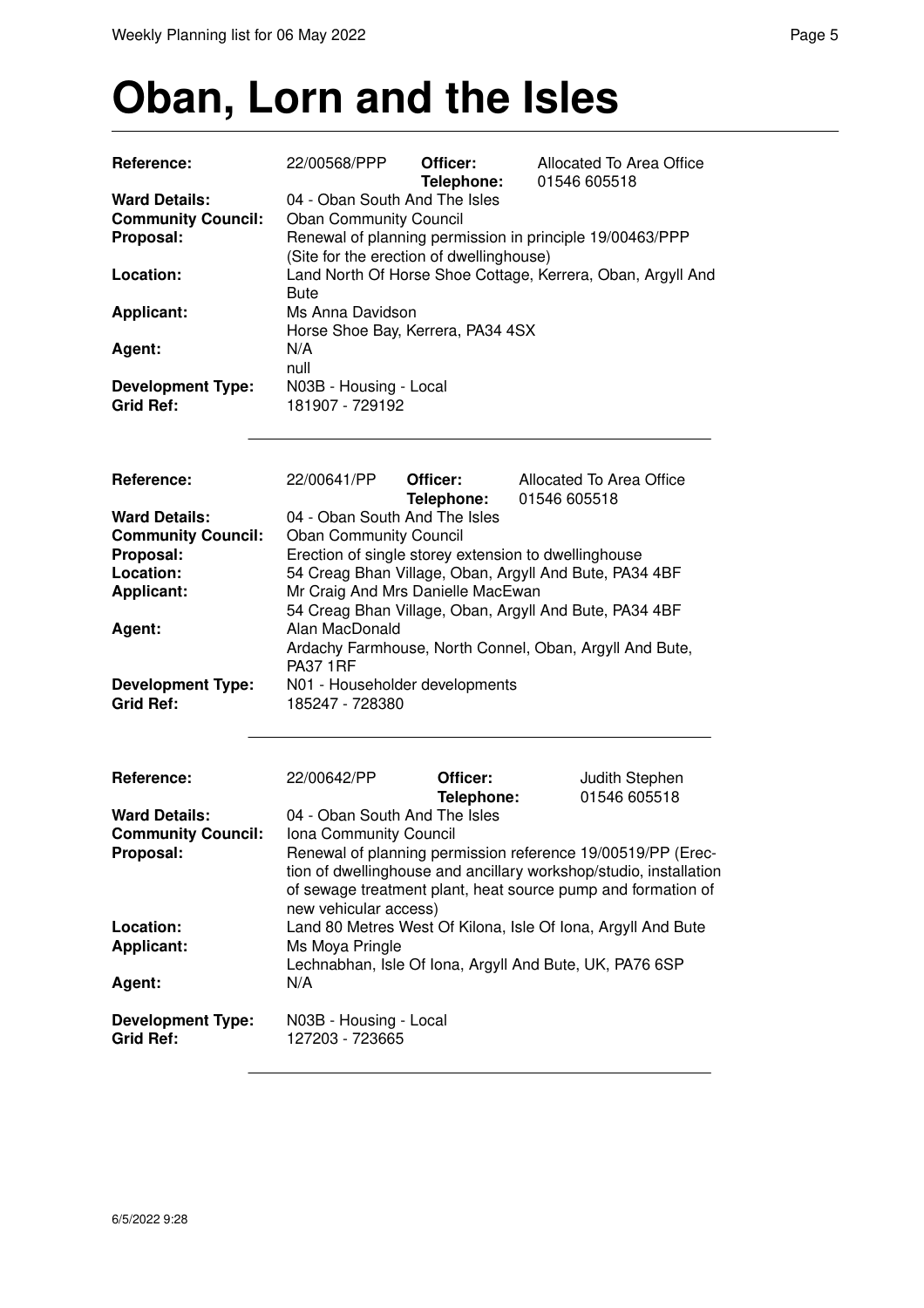| <b>Reference:</b>         | 22/00806/PNAGRI                                                                                         | Officer:   | Judith Stephen |
|---------------------------|---------------------------------------------------------------------------------------------------------|------------|----------------|
|                           |                                                                                                         | Telephone: | 01546 605518   |
| <b>Ward Details:</b>      | 04 - Oban South And The Isles                                                                           |            |                |
| <b>Community Council:</b> | <b>Mull Community Council</b>                                                                           |            |                |
| Proposal:                 | Erection of agricultural building                                                                       |            |                |
| Location:                 | Land North East Of Tigh Air A Creagh, Uisken, Isle Of Mull,<br>Argyll And Bute                          |            |                |
| <b>Applicant:</b>         | Hayley Hamilton And David Johnson<br>Uisken Croft, Bunessan, Isle Of Mull, Argyll And Bute, PA67<br>6DS |            |                |
| Agent:                    | RKtecture<br>The Studio , Glenmhor Terrace, Fort William, PH33 6TA                                      |            |                |
| <b>Development Type:</b>  | G C18 - Agricultural works                                                                              |            |                |
| <b>Grid Ref:</b>          | 139133 - 718919                                                                                         |            |                |
|                           |                                                                                                         |            |                |

| Reference:                | 22/00869/TELNOT                                                | Officer:   | Allocated To Area Office                               |  |
|---------------------------|----------------------------------------------------------------|------------|--------------------------------------------------------|--|
|                           |                                                                | Telephone: | 01546 605518                                           |  |
| <b>Ward Details:</b>      | 04 - Oban South And The Isles                                  |            |                                                        |  |
| <b>Community Council:</b> | <b>Mull Community Council</b>                                  |            |                                                        |  |
| Proposal:                 | Installation of 9 metre high pole                              |            |                                                        |  |
| Location:                 | Land Adjacent To Tigh An Achadh, Jarvisfield Road, Salen, Isle |            |                                                        |  |
|                           | Of Mull, Argyll And Bute                                       |            |                                                        |  |
| <b>Applicant:</b>         | Open Reach                                                     |            |                                                        |  |
|                           |                                                                |            | Three Snowhill, Snowhill Queensway, Birmingham, B4 6GA |  |
| Agent:                    | N/A                                                            |            |                                                        |  |
| <b>Development Type:</b>  | NO - not required for statutory returns                        |            |                                                        |  |
| <b>Grid Ref:</b>          | 157206 - 742957                                                |            |                                                        |  |

| <b>Reference:</b>                            | 22/00873/TELNOT                                                                                                                                                                                    | Officer: | Allocated To Area Office<br><b>Telephone: 01546 605518</b>    |
|----------------------------------------------|----------------------------------------------------------------------------------------------------------------------------------------------------------------------------------------------------|----------|---------------------------------------------------------------|
| <b>Ward Details:</b>                         | 05 - Oban North And Lorn                                                                                                                                                                           |          |                                                               |
| <b>Community Council:</b>                    | Seil And Easdale Community Council                                                                                                                                                                 |          |                                                               |
| Proposal:                                    | Installation of 5G electronic communications apparatus to an<br>existing telecommunications site. Remove existing 8m broad-<br>cast mast and installation of replacement by 9.2m broadcast<br>mast |          |                                                               |
| Location:                                    | <b>PA34 4RF</b>                                                                                                                                                                                    |          | An Grianan, Ellenabeich, Oban, Isle Of Seil, Argyll And Bute, |
| <b>Applicant:</b>                            | Pegasus Group<br>4QL                                                                                                                                                                               |          | Equinox North Green Park Road, Almondsbury, Bristol, BS32     |
| Agent:                                       | N/A                                                                                                                                                                                                |          |                                                               |
| <b>Development Type:</b><br><b>Grid Ref:</b> | N0 - not required for statutory returns<br>175480 - 716813                                                                                                                                         |          |                                                               |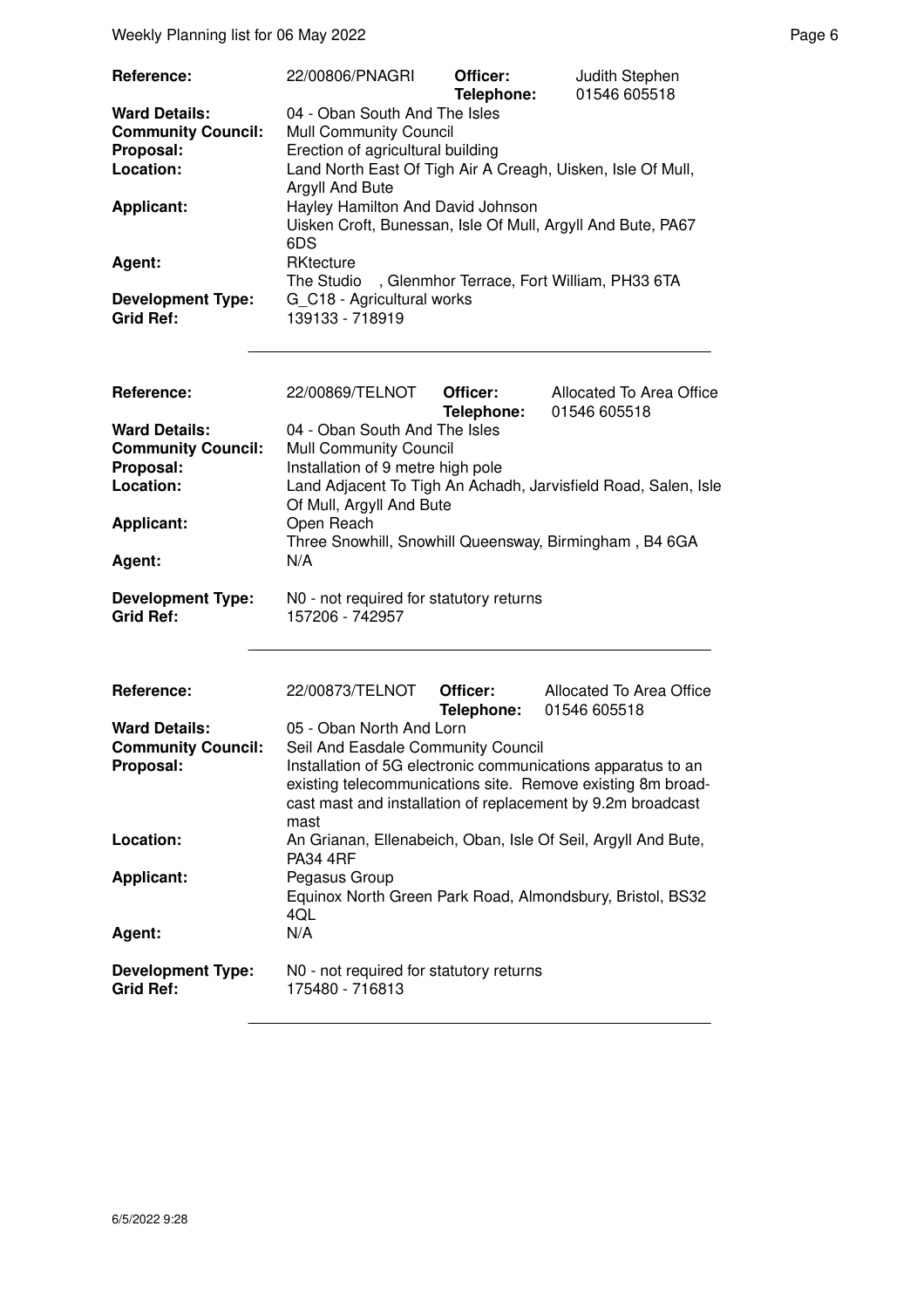## **Mid Argyll, Kintyre and Islay**

| Reference:                                                                  | 22/00128/PP                                                                                                            | Officer:<br>Telephone: | Kim MacKay<br>01546 605518                                                                                                                                                                         |
|-----------------------------------------------------------------------------|------------------------------------------------------------------------------------------------------------------------|------------------------|----------------------------------------------------------------------------------------------------------------------------------------------------------------------------------------------------|
| <b>Ward Details:</b><br><b>Community Council:</b><br>Proposal:<br>Location: | 03 - Mid Argyll<br><b>Craignish Community Council</b><br>Erection of conservatory<br>Bute, PA31 8UA<br>Mr Malcolm Kirk |                        | The Garden Cottage, Craobh Haven, Lochgilphead, Argyll And                                                                                                                                         |
| <b>Applicant:</b>                                                           | <b>PA31 8UA</b><br>N/A                                                                                                 |                        | The Garden Cottage, Half Acre Hill, Craobh Haven, Scotland,                                                                                                                                        |
| Agent:                                                                      |                                                                                                                        |                        |                                                                                                                                                                                                    |
| <b>Development Type:</b><br><b>Grid Ref:</b>                                | N01 - Householder developments<br>179579 - 707406                                                                      |                        |                                                                                                                                                                                                    |
| Reference:                                                                  | 22/00319/PP                                                                                                            | Officer:<br>Telephone: | Allocated To Area Office<br>01546 605518                                                                                                                                                           |
| <b>Ward Details:</b>                                                        | 02 - Kintyre And The Islands                                                                                           |                        |                                                                                                                                                                                                    |
| <b>Community Council:</b><br>Proposal:                                      | <b>Islay Community Council</b><br>and formation of vehicular access                                                    |                        | Erection of substation including 33kV switch room/control room<br>building, three new bunds for three STATCOM (electricity regu-<br>lators), erection of palisade perimeter fence and access gates |
| Location:                                                                   | And Bute                                                                                                               |                        | Land South Of Knocklearach, Ballygrant, Isle Of Islay, Argyll                                                                                                                                      |
| <b>Applicant:</b>                                                           | Scottish And Southern Electricity Networks<br>land, IV1 1SN                                                            |                        | Henderson Road, Longman Industrial Estate, Inverness, High-                                                                                                                                        |
| Agent:                                                                      | N/A                                                                                                                    |                        |                                                                                                                                                                                                    |
| <b>Development Type:</b><br><b>Grid Ref:</b>                                | N06B - Electricity Generation - Local<br>139896 - 664922                                                               |                        |                                                                                                                                                                                                    |
| <b>Reference:</b>                                                           | 22/00482/ADV                                                                                                           | Officer:<br>Telephone: | Allocated To Area Office<br>01546 605518                                                                                                                                                           |
| <b>Ward Details:</b><br><b>Community Council:</b><br>Proposal:<br>Location: | 02 - Kintyre And The Islands<br><b>Gigha Community Council</b><br>And Bute                                             |                        | Display of interpretation outdoor sign (non-illuminated)<br>Land South West Of Mcconnel Salmon, Isle Of Gigha, Argyll                                                                              |
| <b>Applicant:</b>                                                           | Mr Keith Wilson<br>7AA                                                                                                 |                        | Heather Lea, Ardminish, Isle Of Gigha, Argyll And Bute, PA41                                                                                                                                       |
| Agent:                                                                      | N/A                                                                                                                    |                        |                                                                                                                                                                                                    |
| <b>Development Type:</b><br><b>Grid Ref:</b>                                | N15 - Advertisements<br>166460 - 654459                                                                                |                        |                                                                                                                                                                                                    |